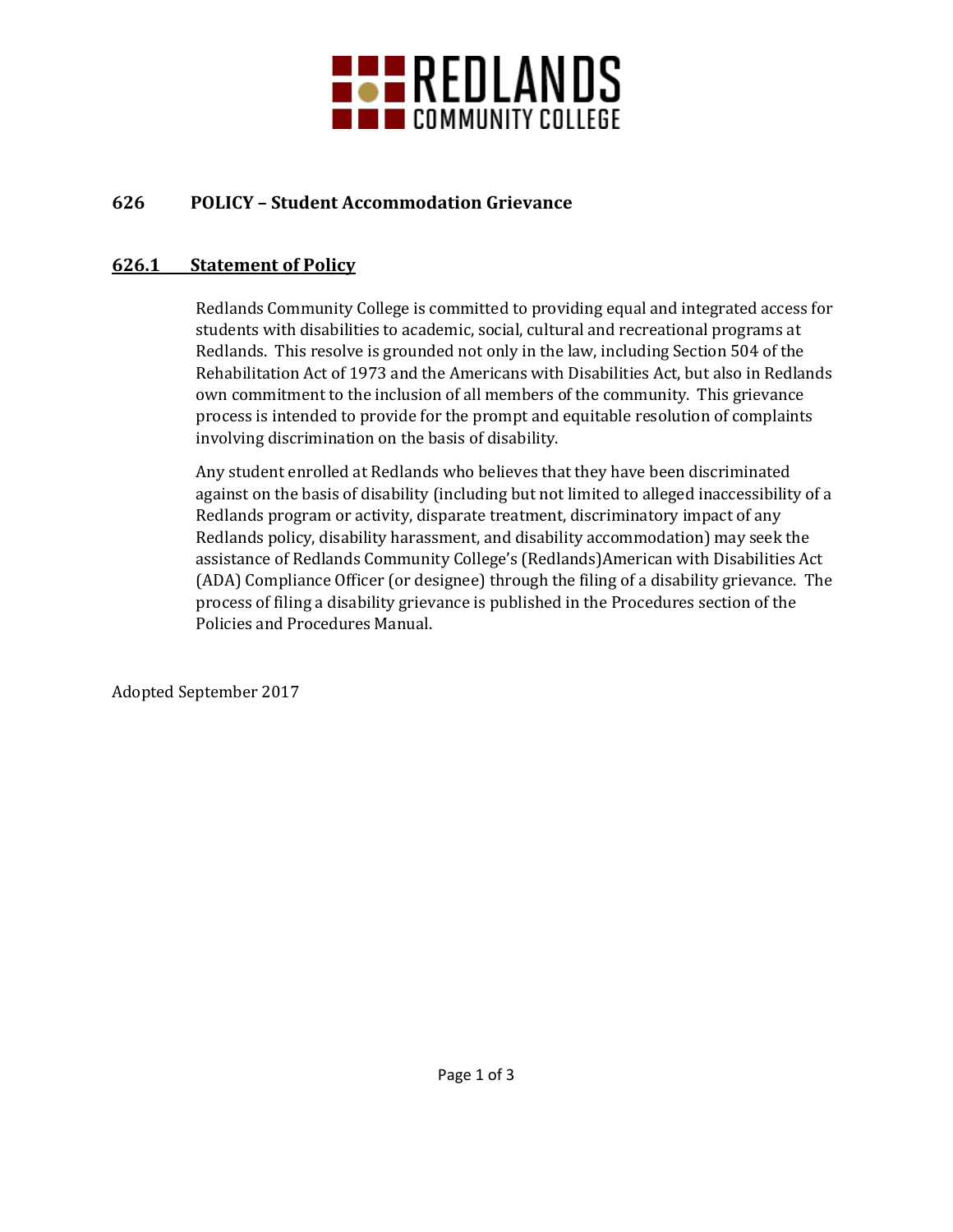

# **626 PROCEDURE – Student Accommodation Grievance**

#### **626.1:1 Office of Responsibility**

Redlands Community College's (Redlands) American with Disabilities Act (ADA) Compliance Officer has the responsibility of determining the need for accommodation as defined by the Americans with Disability Act and arranging for accommodation for students with disabilities.

### **626.1:2 Process for Student Accommodation Grievance**

If a student believes the denial of an accommodation or the accommodation arranged by the ADA Compliance Officer is not appropriate, reasonable, or effective, the following procedure should be followed: (If at any time during the grievance process, the student requires an accommodation to participate in the grievance procedures, the student must communicate that need to the Redlands ADA Compliance Officer).

- A. Meet with the ADA Compliance Officer to review the initial accommodation request.
- B. If the student is not satisfied after the meeting with the ADA Compliance Officer, the student may contact the Vice President of Academic Affairs (VPAA) and arrange a meeting to discuss the issue. Other Redlands staff may also be asked by the VPAA to attend the meeting when appropriate.
- C. If the student is not satisfied with the results of the meeting with the Vice President of Academic Affairs, the student may complete the ADA grievance form found on the Redlands Community College website.
- D. The ADA grievance form must be completed and routed to the Redlands ADA Compliance Officer's office within five (5) working days ("working day" means any day, excluding Saturday and Sunday, on which the College is open for business, even if classes are not in session) of the date of the meeting with the Vice President of Academic Affairs.
- E. The ADA grievance form will then be routed to the Executive Vice President's office. After receiving the ADA grievance form, the Executive Vice President/Chief of Staff will conduct a review of the student grievance. The review may involve a meeting